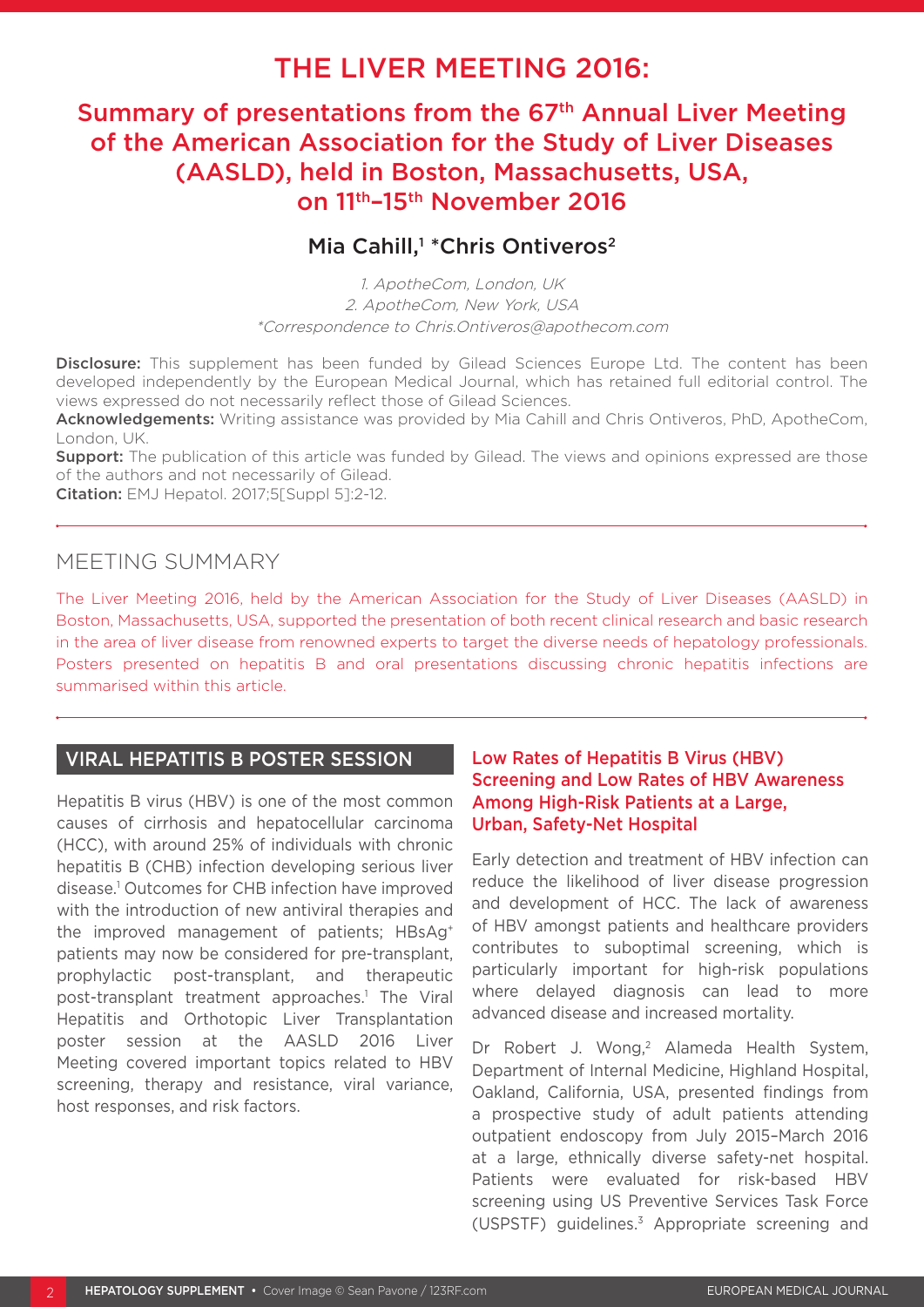awareness of HBV results among high-risk patients were stratified by patient demographics and evaluated by multivariate logistic regression models. In total, 869 patients were screened for HBV risk factors, of which 62% (n=535) were highrisk for chronic HBV (50% male, 88% foreign-born, 18% had a history of incarceration, and 12% had human immunodeficiency virus [HIV] co-infection). Within the high-risk cohort, 25% (n=81) had received prior testing, of which 23% (n=16) were aware of past results (HBV<sup>+</sup> patients were more likely than HBV<sup>-</sup> patients to be aware of prior results; 75% versus 19%, p=0.01). Among high-risk patients without prior testing, 96% accepted testing; however, those with concomitant HIV infection were less likely to accept testing compared with HIV− patients (67% versus 97%, p=0.03). In total, 446 patients accepted HBV testing. Among these, 70% completed testing and 2.3% (n=7) were HBsAg+. HBV DNA testing was completed by five patients, all of whom were positive for HBV DNA and were linked to a HBV clinic.

Findings showed that the majority of patients were at a high risk of CHB and amongst those identified, only 25% had received prior HBV testing. Although nearly 70% of patients accepted and completed testing, CHB prevalence was 2.3% and only 60% of these patients were linked to a HBV clinic, thus targeted education and outreach of the importance of screening and linkage of care is necessary for patients and healthcare providers.

#### Progression from Immune Tolerant to HBeAg-Negative Hepatitis B is Associated with Increased Virus Sequence Diversity and Prevalence of BCP and Precore Variants

CHB natural history is characterised by evolution through multiple phases of host–virus interplay that results in the selection of HBV variants that are defective for HBeAg production. Currently, progression from the early immune tolerance (IT) to immune clearance (IC) phase, before late immune reactivation (IR), is suggested. Recently, it has been shown that frequency of basal core promoter (BCP) and precore (PC) HBV variants, and HBV sequence nucleotide diversity, are associated with clinical phenotype and treatment outcomes.

Prof Peter A. Revill,<sup>4</sup> Victorian Infectious Diseases Reference Laboratory (VIDRL), Melbourne, Australia, presented the results of a cross-sectional analysis of the virological phenotypes determined from IT, IC, and IR-phase patients with CHB from three large, randomised controlled studies. The analysis

was grouped into patient cohorts based on phase: IT, IC, and IR. The IT cohort evaluated tenofovir disoproxil fumarate (TDF) versus TDF plus emtricitabine treatment (HBeAg<sup>+</sup>, HBV DNA >7.28  $log_{10}$  IU/mL, alanine aminotransferase [ALT] <1x upper limit of normal [ULN]), the IC cohort evaluated TDF in IC patients (HBeAg<sup>+</sup>, HBV DNA  $>6$  log<sub>10</sub> copies/mL, ALT  $>2x$  ULN but <10x ULN), and the IR cohort evaluated TDF in IR patients (HBeAg<sup>-</sup>, HBV DNA >5 log<sub>10</sub> copies/mL, ALT >1x ULN but <10x ULN).

Data from 370 patients were included (IT: n=98; IC: n=158; IR: n=114). Baseline characteristics varied between groups (Table 1). HBsAg, HBV DNA, and HBeAg levels differed by phase of disease and were consistent with the natural history of CHB (Table 1). As the disease phase progresses, the dominant genotype changes from B and C, to D; in the IT group genotypes B and C were most common, in the IC group all genotypes were present, and finally, in the IR group, genotype D was most prevalent.

BCP (A1762T and G1764A) and PC (G1896A) variants were detected in all CHB phases and the proportion of wild-type (WT) variants decreased significantly as disease progressed (IT: 76%, IC: 31%, and IR: 3%; p<0.0001). BCP-only and PConly variants were detected in higher proportions in the IC phase (IC BCP-only: 27%; IC PC-only: 27%), whereas the highest proportion of BCP+PC variants was detected in the IR phase (55%, p<0.0001). BCP and PC variant frequencies were compared across genotypes within CHB phases; in cases with BCP $_{A1762T}$  variants (±G1764A  $\pm PC_{G1896A}$ ), genotype B cases with BCP variants were significantly lower (p<0.05) in all disease phases compared with genotype C cases, and genotypes A and D cases with BCP variants showed no significant difference in frequency (median frequencies were >94% in both genotypes). In cases with PC $_{G1896A}$  variants ( $\pm$ BCP $_{A1762T}$   $\pm$ BCP $_{G1764A}$ ), genotype B cases with PC variants were significantly higher in IC and IR-phase patients (p<0.05) compared with genotypes A, C, and D, and the frequency of PC variants in the IR-phase was significantly higher in genotype D (p=0.0446) than genotypes A and C. HBV sequence diversity across the full-length HBV genome increased as disease progressed from IT through IC to IR.

The accumulation of clinically relevant variants in the BCP and PC regions, as well as increased HBV sequence nucleotide diversity, across the full length of the HBV genome, is characteristic of progression from the IT to IC, to IR-phase disease.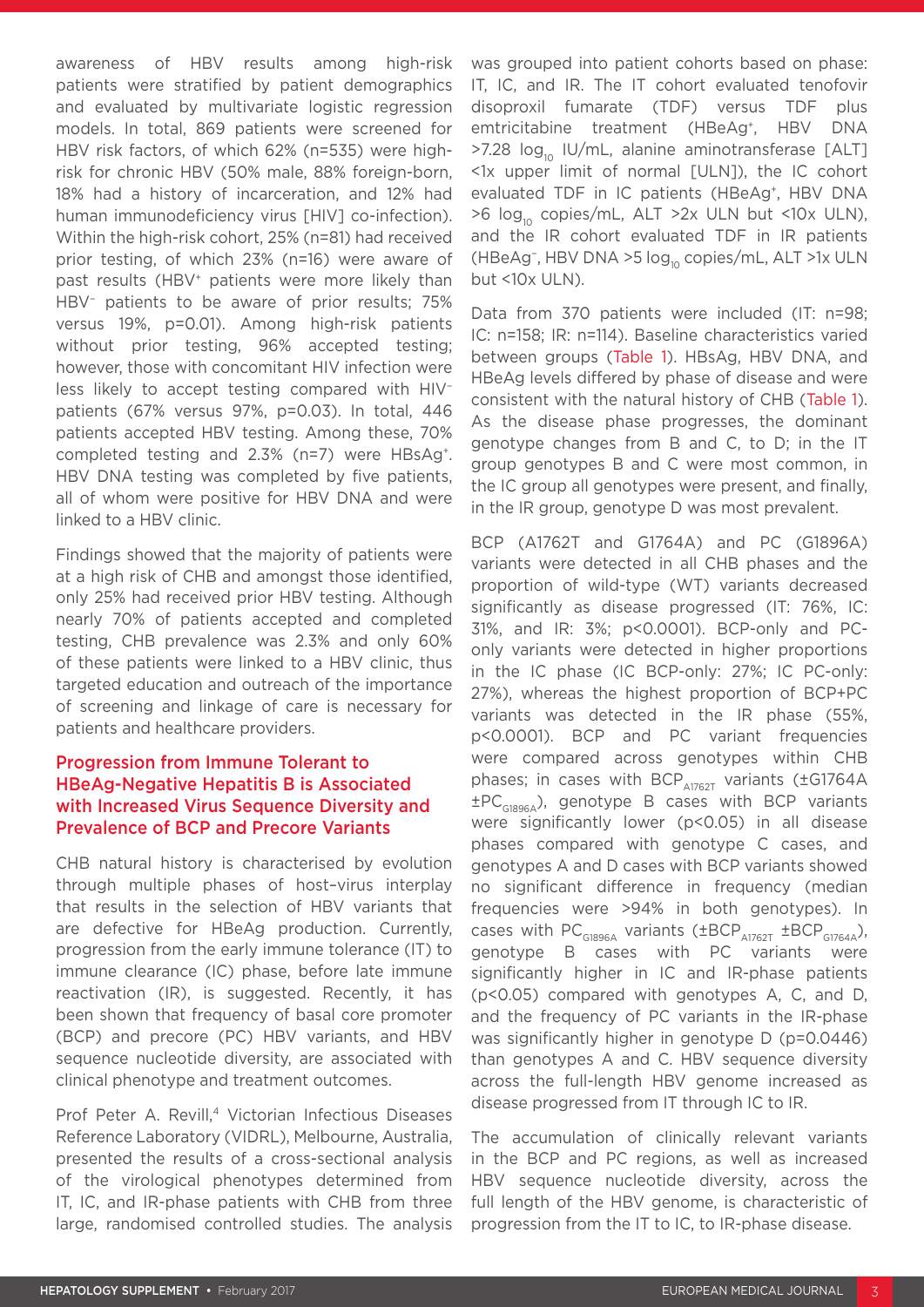Table 1: Baseline characteristics of patients in each phase of disease.

|      | Male $(\%)$ | Median age<br>(years) | ALT (IU/mL) | <b>HBV DNA</b><br>$(log_{10}$ IU/mL) | HBeAg (log <sub>10</sub><br>PE IU/mL) | <b>HBsAg</b><br>$(log_{10}$ IU/mL) |
|------|-------------|-----------------------|-------------|--------------------------------------|---------------------------------------|------------------------------------|
|      | 46          | 33                    | 25          | 8.5                                  | 3.6                                   | 4.8                                |
| l ic | 70          | 35                    | 129         | 8.2                                  | 3.                                    | 4.9                                |
| l IR | 80          | 44                    | 110         | 6.4                                  |                                       | 3.9                                |

IU: international units; ALT: alanine transaminase; HBV DNA: hepatitis B virus deoxyribonucleic acid; HBeAg: hepatitis B e antigen; PE: Paul Ehrlich units; HBsAg: hepatitis B surface antigen; IC: immune clearance; IR: immune reactivation; IT: immune tolerance.

Characterising Immune Recovery by Antibody Response, and the Association with a HBsAg Epitope Profile Predictive of HBsAg Clearance in a TDF Therapy Cohort of Chronic Hepatitis B (CHB) Patients Who Achieved Functional Cure

One of the primary treatment goals for CHB is HBsAg clearance. Unfortunately, few reliable predictive biomarkers exist to accurately identify patients who are most likely to achieve this rare outcome.

Dr Renae Walsh<sup>5</sup> from the VIDRL, Melbourne, Australia, presented findings from an analysis of a Phase III study (GS-US-174-0103 [G103])<sup>6</sup> that used epitope mapping of TDF-treated patients with CHB to identify a clearance profile (CP) genotype associated with HBsAg loss/seroconversion.<sup>7,8</sup> The findings presented at the AASLD meeting characterised the relationship between the HBsAg CP and coexisting antibodies to HBsAg (anti-HBs)/HBsAg complex, with HBsAg decline, loss, and seroconversion.

To this end, 181 samples from 25 patients, who were HBeAg+ prior to treatment and eventually developed an HBsAg CP, were serologically measured for HBsAg, HBeAg, ALT, and 'free' anti-HBs levels. A significant association between HBsAg CP and an outcome of HBsAg loss/ seroconversion was demonstrated prior to HBsAg loss at Week 48 (p=0.015) and by the end of the study (Week 192) or the last time point prior to HBsAg loss (p=0.001). The development of an HBsAg CP with an outcome of HBsAg loss also significantly correlated to the level of HBsAg decline and an ALT flare. Complexed anti-HBs, when correlated with HBsAg CP, was significantly associated with HBsAg loss (p=0.004) and indicates development of an immune response.

Findings from this analysis suggest that an antibody response may be used as a predictive biomarker in patients with an HBsAg CP to provide information regarding those more likely to obtain HBsAg loss and functional cure.

#### Characterization of Intrahepatic Viral Antigens and Immune Markers in Chronic Hepatitis B Patients by Multiplex Immunofluorescence

The characterisation of HBV surface and core antigens by immunohistochemistry (IHC) is useful for demonstrating the range of viral expression in hepatocytes, but offers little information about host responses. Additionally, the impact of CHB infection on the immune microenvironment in the liver is poorly understood.

Dorothy French,<sup>9</sup> Gilead Sciences, Inc., California, USA, presented the findings of a study that aimed to assess viral antigens by IHC, characterise types and frequency of immune cells in CHB biopsies, and determine the spatial relationships between viral antigens and immune-cell populations. Tissue samples included 48 baseline liver biopsies from patients with CHB infection in an open-label Phase IV trial of TDF + pegylated interferon peg-IFN and 13 biopsies representing a range of HBsAg and hepatitis B core antigen (HBcAg) expressions.

Results showed that mean distributions of HBsAg+ and HBcAg+ pathologist scores for HBV biopsies were 37% and 18%, respectively, and that HBsAg and HBcAg expression was often discordant within the same biopsy; although, for a subset of samples, positively-stained hepatocytes for HBsAg and HBcAg were mutually exclusive. Where there was mutual exclusivity, CD8+ T cells were less abundant in HBsAg+ regions and CD8+ cells showed a tendency to cluster around HBcAg<sup>+</sup> hepatocytes. CD8+ T cells within proximity to HBsAg+ hepatocytes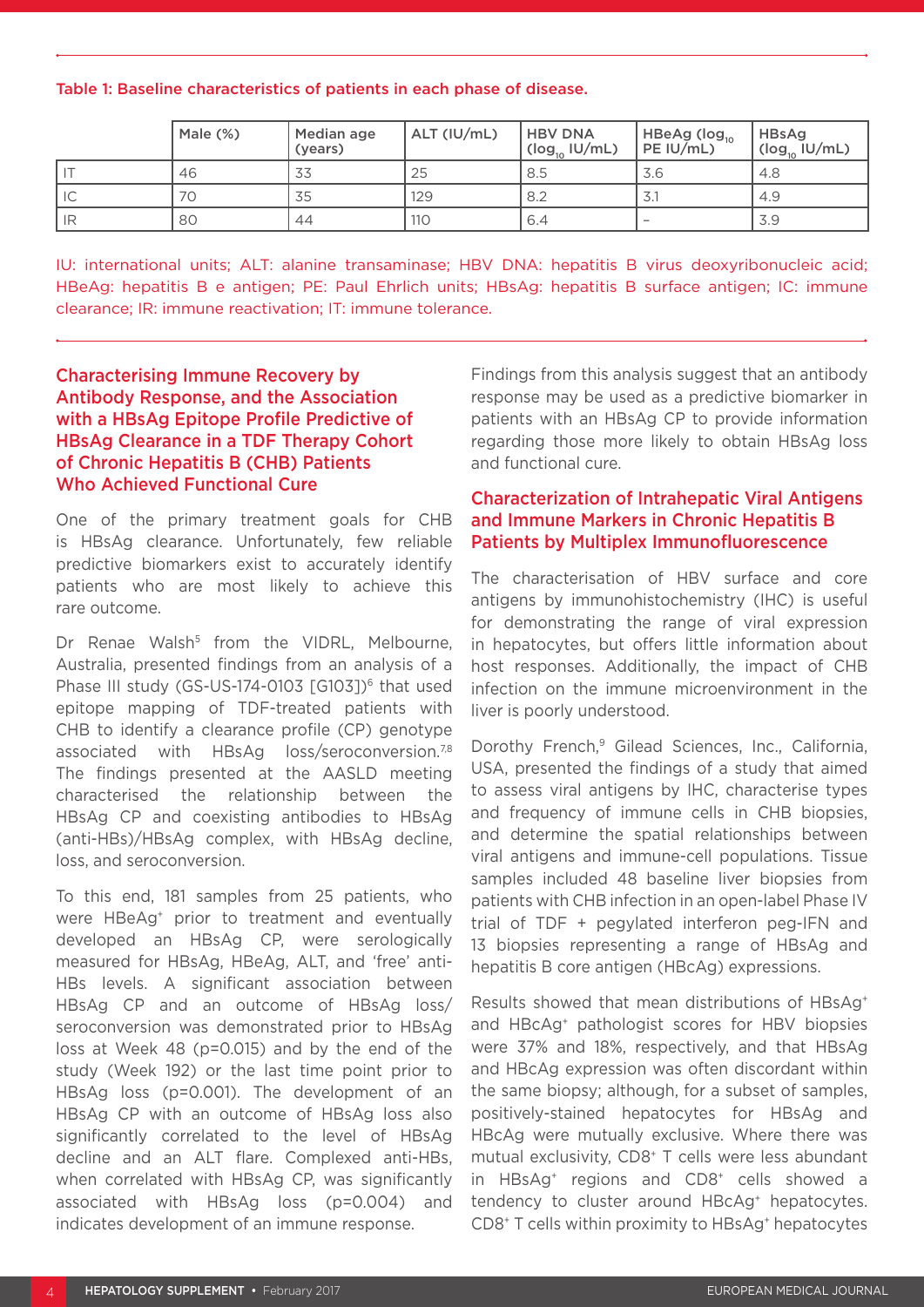were more common versus HBcAg- hepatocytes (4.0 versus 2.2,  $p$ <0.001). CD8<sup>+</sup> cells were mostly programmed cell death protein 1 (PD-1)<sup>+</sup>, especially in areas of HBcAg<sup>+</sup> hepatocytes, and PD-L1<sup>+</sup>/CD68<sup>+</sup> macrophages tended to aggregate in HBcAg+ regions. In contrast, CD20<sup>+</sup> cells were rare.

Liver biopsies from patients with CHB infection were successfully processed using immunofluorescence to assess markers of viral activity and host immune response; there was a wide range of HBsAg and HBcAg expression between patients, and many CD8<sup>+</sup> cells were less common in HBsAg<sup>+</sup> regions and had a tendency to cluster around HBsAg+ hepatocytes. PD-L1+/CD68+ macrophages co-localised with CD8+/PD-1+ T cells and CD20+ B cells mostly resided within the periportal regions.

#### The Hepatitis B Virus X Gene is Transcribed Very Early After Infection of Primary Human Hepatocytes and Prior to Expression of the Other HBV Genes

It has previously been proposed that the HBV X protein (HBx) promotes the degradation of Smc5/6 to prevent the silencing of covalently closed circular DNA (cccDNA).10,11 However, this model raises a paradox: how is HBx expressed if it is required to alleviate transcriptional suppression of cccDNA by Smc5/6? Three possible explanations include: that HBx or HB core mRNA is packaged within HBV particles, viral-like particles, or microvesicles; HBx is transcribed early after infection from newly formed cccDNA prior to restriction by Smc5/6; or that Smc5/6 inhibits transcription of all HBV RNAs except HBx.

Dr Rudolf Beran,<sup>12</sup> Gilead Sciences, Inc., San Francisco, California, USA, presented the findings of a study that aimed to characterise the viral kinetics within primary human hepatocytes (PHH) infected with WT HBV and HBx- HBV (HBV∆X). At Day 13, it was found that both WT HBV and HBV∆X can infect PHH. Most cells expressed the HBx and HBV core by Day 2 and Day 4 postinfection, respectively. The transcription of all HBV mRNAs was suppressed by Smc5/6 in the absence of functional HBx. Within 4 hours post-infection, HBx RNA was detected and low levels of cccDNA were detected by 24 hours post-infection with WT HBV and HBV∆X. Substantial cccDNA transcription and HBeAg production was seen by Day 4 post-infection.

HBx RNA was detected very early after infection and prior to Smc6 degradation and transcription of other HBV genes. Smc5/6 inhibited transcription of HBx, as well as other HBV genes. As a whole, these data suggest that early expression of HBx is a strategy to counteract Smc5/6 restriction of cccDNA and future studies should focus on determining the nature and origin of HBx RNA.

#### No Resistance to Tenofovir Alafenamide Detected Through 48 Weeks of Treatment in Patients with Chronic Hepatitis B

Tenofovir alafenamide fumarate (TAF), a new tenofovir (TFV) prodrug, has greater plasma stability than TDF, enhances delivery of active drug to hepatocytes, $13-15$  and has reduced circulating levels relative to TDF.<sup>16,17</sup> Mutations that confer resistance against polymerase/reverse transcriptase have been identified in HBV against lamivudine, adefovir, telbivudine, and entecavir (ETV); however, no evidence of resistance has been documented against TDF with up to 8 years of treatment. $18,19$ 

Dr Henry Lik-Yuen Chan,<sup>20</sup> Faculty of Medicine, The Chinese University of Hong Kong, Hong Kong, presented the results of two Phase III randomised trials of patients with CHB who qualified for resistance surveillance on TAF treatment for 48 weeks. Known resistance mutations to nucleos(t)ide analogues (NUCs) at baseline and amino acid substitutions within pol/RT were detected and identified, and analysis of whether the substitutions alter susceptibility to TFV was carried out using *in vitro* phenotypic assays. Patients (N=1,298) were grouped based on TAF or TDF treatment and stratified as oral antiviral (OAV) naïve or experienced (TAF: OAV-naïve, n=669; OAV-experienced, n=197; TDF: OAV-naïve, n=333; OAV-experienced, n=99). Most enrolled patients were infected with WT HBV at baseline, mutations were 2–3 times more common in OAV-experienced patients compared with OAV-naïve, and primary mutations were detected in 1–2% of OAV-naïve and 20–25% of OAV-experienced patients. In total, 38 patients qualified for sequence analysis through Week 48, of which 45% (n=17) were non-adherent to the study drug. Sequence changes observed through Week 48 are shown in Table 2. In the TDF group, two patients had conserved site changes (rtQ67Q/H and rtQ288Q/stop) although most patients had no sequence changes compared with baseline or were unable to be sequenced. Phenotypic analyses of patients who experienced virological breakthrough (VB) (TAF, n=5; TDF, n=4) and those in the TDF group that had conserved site mutations (n=2), showed that all isolates remained sensitive to TFV.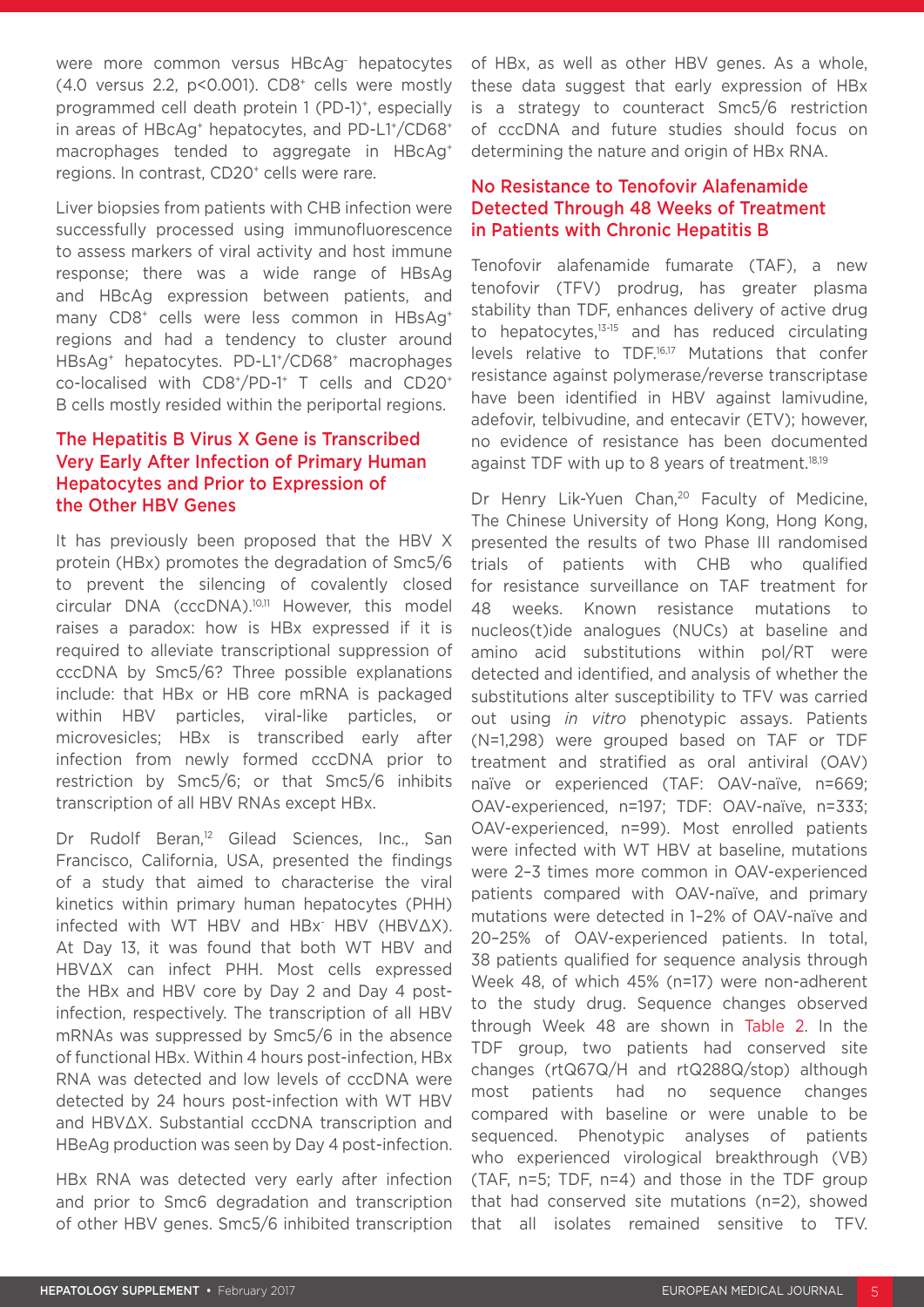Table 2: Sequence changes observed through Week 48.

|                         | TAF (n=24)               | TDF $(n=14)$ | Total $(n=38)$ |
|-------------------------|--------------------------|--------------|----------------|
| Conserved site change   |                          |              |                |
| Polymorphic site change | $\overline{\mathcal{A}}$ |              |                |
| No change               | 15                       |              |                |
| Unable to sequence      |                          |              |                |

TAF: tenofovir alafenamide; TDF: tenofovir disoproxil fumarate.

Deep-sequence analysis was carried out on 16 patients, and 30 different emerged or enriched substitutions were detected; 28 of these were observed in one patient only, while two polymorphic substitutions (rtH123D and rtN124D) each occurred in two patients. Polymorphic substitutions, rtH123D and rtN124D, were observed in two patients, each of the four patients with these mutations, and three had VB-associated with non-adherence (all three remained on the study drug and achieved HBV DNA <69 IU/mL). One adefovir dipivoxil-resistanceassociated substitution was detected in a patient in the TDF group.

Similar numbers of patients in the TAF and TDF groups qualified for resistance analysis through Week 48, although no resistance to TAF was detected. VB was mostly associated with nonadherence to the study drug and no substitutions detected by population or deep sequencing were associated with sustained VB.

#### Safety and Efficacy of GS-9620 in Virally-Suppressed Patients with Chronic Hepatitis B

Toll-like receptor 7 (TLR7) is a pattern-recognition receptor located within plasmacytoid dendritic cells (pDCs) and B cells, of which viral single-stranded RNA is the natural ligand;<sup>21</sup> TLR7 activation results in innate and adaptive immune stimulation through secretion of IFN by pDCs, increased expression of molecules associated with antigen presentation and T cell co-stimulation, and B cell differentiation to immunoglobulin-producing plasma cells.22-24 GS-9620 is a TLR7 agonist that is designed for pre-systemic activation of TLR7 to minimise systemic exposure and side effects from the drug or induced cytokines.

Dr Harry Janssen,<sup>25</sup> University Health Network, Toronto, Canada, presented the results of a Phase II safety and efficacy study of GS-9620 in patients with CHB infection suppressed on OAV treatment.

Patients were divided into three cohorts: cohort A: n=52, GS-9620 for 4 weeks; cohort B: n=57, GS-9620 for 8 weeks; cohort C: n=53, GS-9620 for 12 weeks, and stratified by HBeAg status and HBsAg level, and randomised 1:3:3:3 to placebo, GS-9620 1, 2, or 4 mg, respectively. Baseline demographics were comparable between placebo and treatment groups. Adverse events (AEs) did not show dose dependency across cohorts and a similar proportion of patients reported any AEs in each cohort. Two serious AEs were experienced in the 2 mg and 4 mg cohorts each, compared with none in the 1 mg and placebo cohorts. Likewise, Grade 3 and 4 laboratory abnormalities were comparable across cohorts. Dose-dependent induction of interferon-stimulated gene 15 (*ISG15*) was observed and male gender was associated with a lower probability of ISG15 induction, whereas HBeAg+ and higher baseline CD20% trended to association with *ISG15* induction, p=0.059 and p=0.067, respectively. It is worth noting that removing the single outlier resulted in a significant relationship. HBsAg changes were minimal across all cohorts; no patients had  $>0.5$  log<sub>10</sub> declines or HBsAg loss at Week 24. Two patients had HBeAg loss at Week 24; both of whom were in cohort B. There was no association of 24-hour *ISG15* change with HBsAg-level change reported at Week 24.

Overall, GS-9620 was safe and well-tolerated in patients with CHB, and consistent dosedependent pharmacodynamic induction of ISGs was demonstrated, although HBsAg declines were not significant. Further investigation in treatmentnaïve patients with CHB is underway.

#### Features of the Metabolic Syndrome are Associated with Lack of Serum ALT Normalization During Therapy for Chronic Hepatitis B

TAF is a new TFV prodrug that enhances delivery of active drug to hepatocytes, however there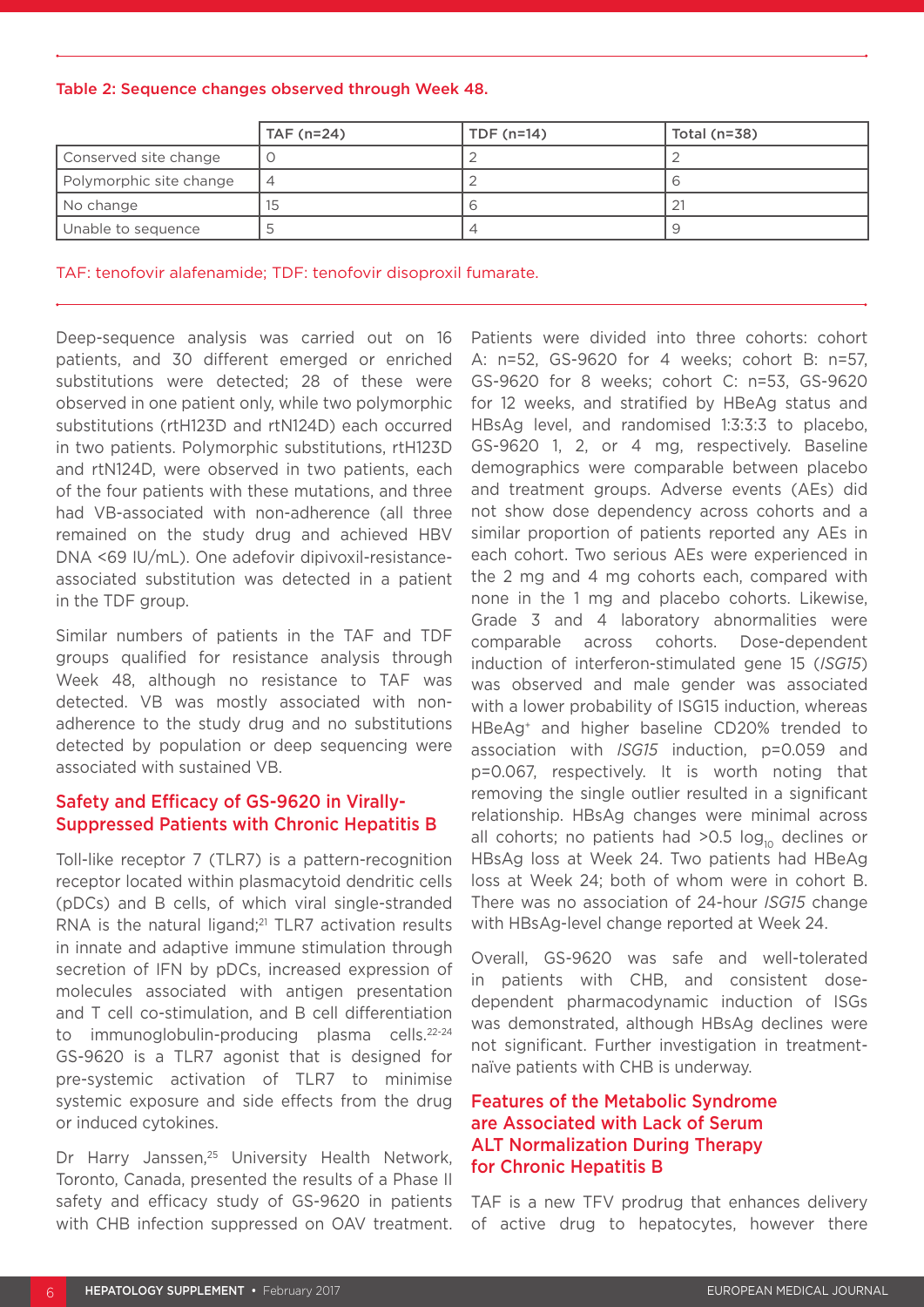are limited data on factors that affect ALT normalisation. Lack of ALT normalisation may be associated with obesity-related liver disease in patients with CHB infection.26

Dr Scott Fung,<sup>27</sup> University Health Network, presented the findings of two Phase III trials exploring the factors associated with ALT normalisation in patients with CHB treated with TAF or TDF (including those with compensated cirrhosis). Patients were randomised 2:1 and stratified by HBV DNA level and treatment status (naïve versus experienced). Baseline demographics, disease characteristics, and medical history were comparable between the two treatment groups. Rates of ALT normalisation over 72 weeks were higher with TAF versus TDF with both AASLD and Central Laboratory criteria. Subsequent analysis was conducted using primary endpoint data at Week 48. Analysis revealed that patients with ALT levels greater than the ULN by AASLD criteria had features of metabolic syndrome (high BMI, hyperlipidaemia, and hypertension). Patients without risk factors for metabolic syndrome treated with TAF had higher rates of ALT normalisation than those treated with TDF (TAF, n/N=248/439, 57% versus TDF, n/N=89/212, 42%; p<0.001) and ALT normalisation rates decreased with increasing number of risk factors. Factors associated with a lack of ALT normalisation by AASLD criteria at Week 48 included baseline BMI and ALT, HBV DNA <29 IU/mL, female gender, cirrhosis, TAF 25 mg, and diabetes.

TAF treatment was associated with higher rates of ALT normalisation compared with TDF treatment at Weeks 48 and 72, and patients with metabolic syndrome were less likely to achieve normalisation following TAF or TDF treatment.

#### Correction of Early Biochemical and Virologic Responses During Oral Antiviral Therapy for Chronic Hepatitis B

In patients with CHB, the 12-week post-treatment time point is important for antiviral therapy and is predictive of non-response to nucleoside analogue therapy, according to current practice guidelines.<sup>28</sup>

Dr Maurizia Brunetto,<sup>29</sup> Azienda Ospedaliero-Universitaria Pisana, Pisa, Italy, presented the findings of two Phase III trials evaluating rapid biochemical and virological responses in patients with CHB infection treated with TAF (N=866) and TDF (N=432). Enrolment included patients with compensated cirrhosis and patients were

randomised 2:1 and stratified by HBV DNA level and treatment status (naïve versus experienced). At 12 weeks, 24% of TAF patients had achieved HBV DNA suppression, compared with 22% of TDF patients. ALT normalisation, according to AASLD criteria, was achieved in 18% and 11% of TAF and TDF patients, respectively (p=0.003). In the TAF group, 9% (75/831) of patients achieved both ALT normalisation and virological response at Week 12, compared with 5% (21/416) in the TDF group. HBV DNA suppression was associated with ALT normalisation; more patients achieved ALT normalisation with TAF (40%, 75/190) compared with TDF (24%, 21/89), p=0.01. HBV DNA suppression and ALT normalisation at Week 12 were associated with lower baseline HBV DNA, HBeAg negativity, and male gender, and TAF treatment was independently associated with achieving this endpoint.

A minority of patients achieved Week 12 ALT normalisation and virological suppression, of which a greater proportion were in the TAF group versus TDF group. Treatment with TAF, in addition to host and viral baseline features, was associated with Week 12 ALT normalisation and HBV DNA suppression.

#### Genotype Specific Differences in Magnitude of HBsAg Reduction During TDF or Tenofovir Alafenamide Therapy in CHB Patients

HBsAg loss or seroconversion is the treatment goal for CHB therapies, but is rarely achieved with current therapy.30 Current therapies achieve viral suppression, which has been shown to reduce longterm complications, however HBsAg seroclearance is a more important biomarker for prevention of HCC and is associated with decreased long-term morbidity and mortality.31

Dr Patrick Marcellin,<sup>32</sup> Hôpital Beaujon, University of Paris, Clichy, France, presented the findings of two Phase III studies that evaluated the 48-week HBsAg kinetics of TAF (N=866) versus TDF (N=432) in treatment-naïve and treatment-experienced patients with CHB. In the pooled analysis, mean change from baseline to Week 48 in HBsAg was comparable between TAF and TDF (-0.31 versus  $-0.34$  log<sub>10</sub> IU/mL, respectively). Mean change from baseline to Week 48 in HBsAg was -0.078  $log_{10}$  IU/ mL and -0.442 log<sub>10</sub> IU/mL for HBsAg<sup>-</sup> and HBsAg<sup>+</sup> patients, respectively. HBeAg<sup>+</sup> patients had greater HBsAg declines that increased with duration of treatment, whereas HBeAg- patients showed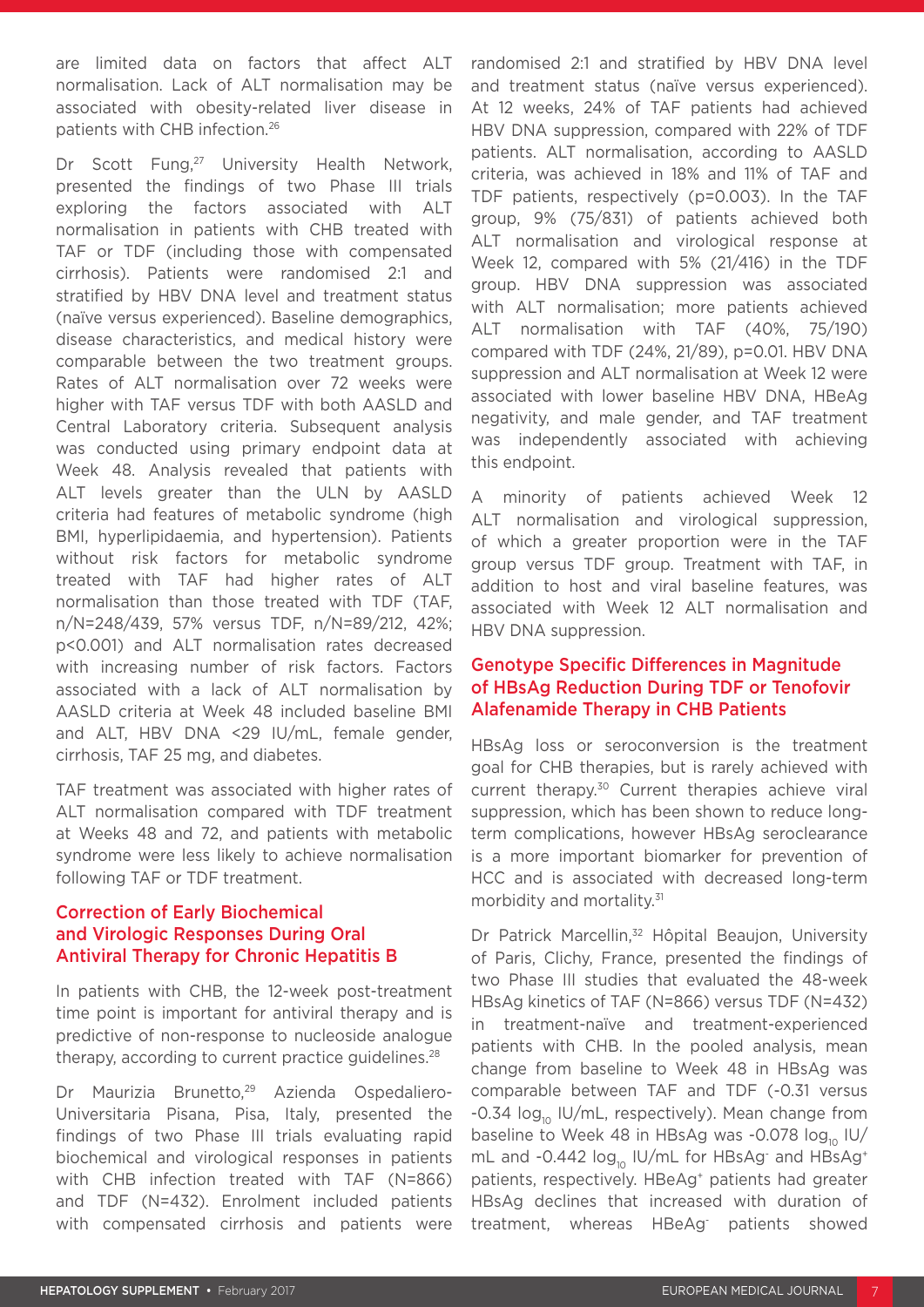minimal decline in HBsAg. Patients with HBV genotypes A and B had similar HbsAg > 0.5  $log_{10}$ reduction at Weeks 24 and 48, and the lowest rates were observed in HBV genotypes C and D, both regardless of HBeAg status. HBeAg+ HBV genotype A and B patients showed significantly greater declines in HBV DNA compared with genotype C and D patients (-6.3 and -6.1 versus -5.7 and -5.7, respectively, p<0.005).

Overall, patterns of HBsAg decline by genotype were similar across HBeAg+ and HBeAg- patients and changes were similar for TAF and TDF treatment groups across genotypes. HBV genotypes B and D were associated with a higher and lower probability of achieving  $>0.5$  log<sub>10</sub> reductions in HBsAg, respectively.

#### **CONCLUSION**

The Viral Hepatitis and Orthotopic Liver Transplant poster session, focussing on HBV, consisted of a range of studies relating to different aspects of HBV and CHB infection. The epidemiology and natural history of HBV was studied prospectively in adults presenting for outpatient endoscopy and it was concluded that the majority of patients were at a high risk of CHB and that targeted education is a necessity. Several posters focussed on the immunology and virology of HBV, in particular on viral variation and resistance, immune recovery and immune markers, and viral antigens. The following conclusions have been drawn and collated from data presented in a number of posters from this session. Overall, no resistance was detected in patients treated with TAF, the role of early expression of HBx was elucidated, HBsAg and HBcAg expression was varied across patients, and the progression of disease from IC to IR was associated with variations in the BCP and PC regions of HBV. Treatment of HBV with TFV (TAF and TDF) included Phase II and III studies on safety and efficacy, ALT normalisation, and virological responses to treatment. It was found that GS-9620 was well-tolerated in patients with CHB, that TAF was associated with ALT normalisation and HBV DNA suppression, with the exception of patients with metabolic syndrome (who were less likely to achieve normalisation), and HBsAg declines were consistent across HBV genotypes and HBeAg status.

### CHRONIC HEPATITIS B APPROVED THERAPIES ORAL SESSION

With the introduction of the HBV vaccine and other preventive measures, the global prevalence of infection has significantly decreased, however CHB infection remains a challenging global health problem. More than 350 million chronically infected individuals are at risk of hepatic decompensation, cirrhosis, HCC, and death.<sup>33</sup> While a variety of treatment options are available to manage patients at different disease stages, no definitive cure exists. Thus, clinicians and researchers are tasked with identifying potential new treatments and uncovering knowledge that improves outcomes. At the AASLD 2016 Liver Meeting, several related presentations were given by top researchers, of which we summarise three. The first presentation, by Dr Wai-Kay Seto, Department of Medicine, University of Hong Kong, Hong Kong, investigated changes in bone outcomes in two formulations of the commonly used TFV for treatment of CHB.34 In the second presentation, Prof George Papatheodoridis, Medical School of Athens University, Athens, Greece, reported results on potential survival factors in Caucasian patients with CHB,<sup>35</sup> and lastly, Dr Peng Hu, Department of Infectious Diseases, The Second Affiliated Hospital of Chongqing Medical University, Chongqing, China, revealed the final analysis of the NEW SWITCH trial, which evaluated the effect of a non-conventional treatment regimen on HBsAg loss and seroconversion.<sup>36</sup>

#### Reduced Changes in Bone Mineral Density in Chronic HBV Patients Receiving Tenofovir Alafenamide (TAF) Compared with Tenofovir Disoproxil Fumarate (TDF)

TDF is an established nucleotide analogue that is used as first-line treatment in the management of CHB.28,37 While generally considered safe and well-tolerated,<sup>33,38</sup> the potential toxicities associated with long-term TDF therapy may cause concern and pose a major drawback to prolonged use.<sup>39</sup> Accordingly, investigators have been exploring alternative formulations that provide efficacy along with an improved safety profile relative to the standard TFV treatment approach. The recent approval of a TAF formulation has provided clinicians with one such alternative treatment that has an efficacy and a safety profile that is improved over TDF standard of care.40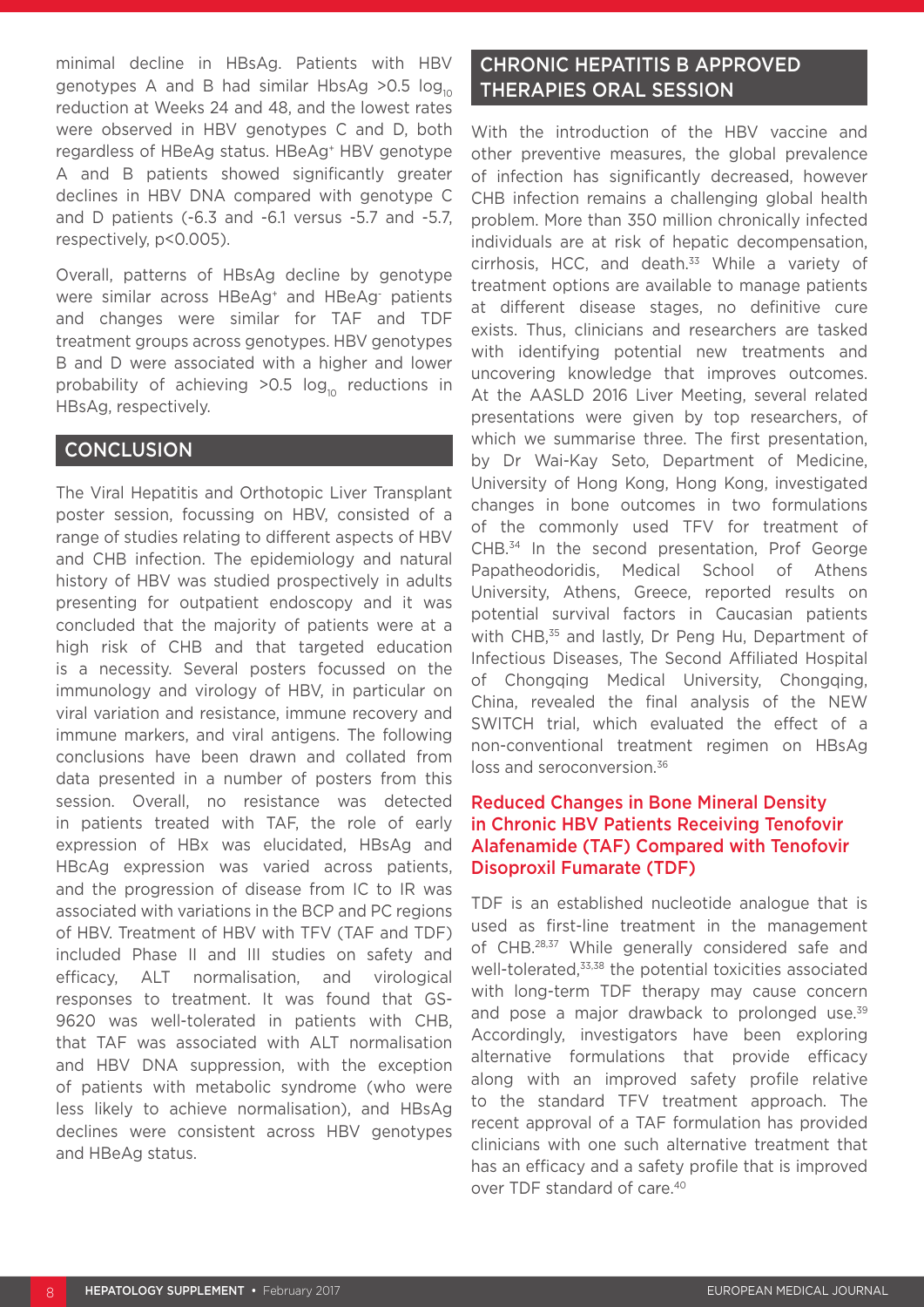Of particular importance to chronic TDF therapy are the potential adverse effects on bone mineral density (BMD). Randomised clinical trials and observational case studies show that TDF treatment is associated with bone loss, osteopenia, and increased fracture risk.41-44 The aim of the study presented by Dr Seto was to explore factors associated with changes in BMD over 48 weeks in patients with CHB treated with TAF compared with TDF. To this end, Dr Seto explained that the study comprised a cohort of patients from two recently published randomised, double-blind, controlled trials that investigated the efficacy and safety of TAF versus TDF in HBeAg<sup>+</sup> (NCT01940471)<sup>45</sup> and HBeAg- (NCT01940341)46 patients. Patients were randomised in a 2:1 fashion to either TAF or TDF for a duration of up to 144 weeks. Bone outcomes were measured using dual energy X-ray absorptiometry (DXA) scans at baseline and every 24 weeks up to 144 weeks, then annually. FRAX® scores were also obtained at baseline and at various times throughout the study; FRAX scores use a computer-based algorithm that integrates several well validated fracture risk factors to obtain the 10-year probability of hip fracture and major osteoporotic fracture.47 Other bone endpoints measured included the percent change in hip and spine BMD at Weeks 48 and 72, shifts from baseline in T-scores at Week 48, and change in FRAX score and category at Week 48.

Of the patients randomised to either TAF or TDF, baseline demographics and disease characteristics were comparable. When bone outcomes were analysed using DXA, 48 and 72 weeks of TAF treatment resulted in better outcomes compared with TDF. TAF-treated patients had significantly smaller declines in hip and spine BMD, and fewer patients' baseline BMD shifted from normal to osteopenic, or osteopenic to osteoporotic. To determine whether the improved bone outcomes with TAF depended on fracture risk, patients were stratified by the number of risk factors (e.g. female gender, age ≥50 years, Asian race, impaired renal function) and by baseline FRAX score. Regardless of the number of risk factors, fewer TAF-treated patients had significant (>3% BMD decrease) reductions in BMD compared with TDF treatment. In fact, the percentage of patients in the TAFtreated group who showed a significant decrease stayed around 10%, whereas TDF-treated patients increased from approximately 20% to 60% with an increase from 1 to 4 risk factors, respectively. Similarly, the risk of hip BMD decline for patients on TAF remained almost unchanged and just below 10% with increasing FRAX score. Conversely, the percentage of TAF-treated patients with a significant decrease in BMD grew with increasing baseline FRAX score. These findings suggest that TAF imparts significantly fewer adverse effects on bone parameters compared with TDF in patients with CHB up to 48 weeks.

#### Hepatocellular Carcinoma (HCC) is the Only Factor Affecting the Excellent Survival of Caucasian Chronic Hepatitis B (CHB) Patients with or Without Cirrhosis Under Long-Term Entecavir (ETV) or Tenofovir (TDF) Therapy

ETV and TDF are standard of care, first-line treatments for CHB that maintain long-term viral suppression in >95% of patients, improve liver histology, and often reverse histological cirrhosis.28,38,48-51 While these treatments have improved outcomes for patients with CHB, their effect on survival remains unclear. Long-term complications of infection include cirrhosis and HCC, which together are responsible for >700,000 deaths annually.52,53 Among patients with active viral replication, cirrhosis will develop in 15–20% within 5 years; and in cirrhotic patients, the 5-year probability of decompensation is 15–20%.54 After patients progress to decompensated cirrhosis, the prognosis is poor; the 5-year survival rate is only 14%.54 The aim of the ongoing, large-scale, 10-centre study summarised here was to evaluate the probability of survival and factors affecting survival in Caucasian patients with CHB who have been treated with long-term ETV/TDF therapy.

The study included nearly 2,000 patients either NUC naïve or experienced, aged ≥16 years, with or without compensated cirrhosis, and treated with ETV or TDF for ≥12 months; approximately 80% of patients in the study received ETV or TDF monotherapy. Patients were excluded if they had a HCC diagnosis prior to treatment, decompensated cirrhosis, hepatitis D virus/hepatitis C virus/HIV coinfection; or prior liver transplant (LT). Follow-up was considered as the time between the onset of ETV/TDF therapy and the date of death or LT, or the last available clinical information, and included clinical, biochemical, and virological evaluations every 6 months.

When the absolute 10-year outcomes were evaluated, a significantly higher percentage of cirrhotic patients compared with non-cirrhotic patients was observed for the following outcomes: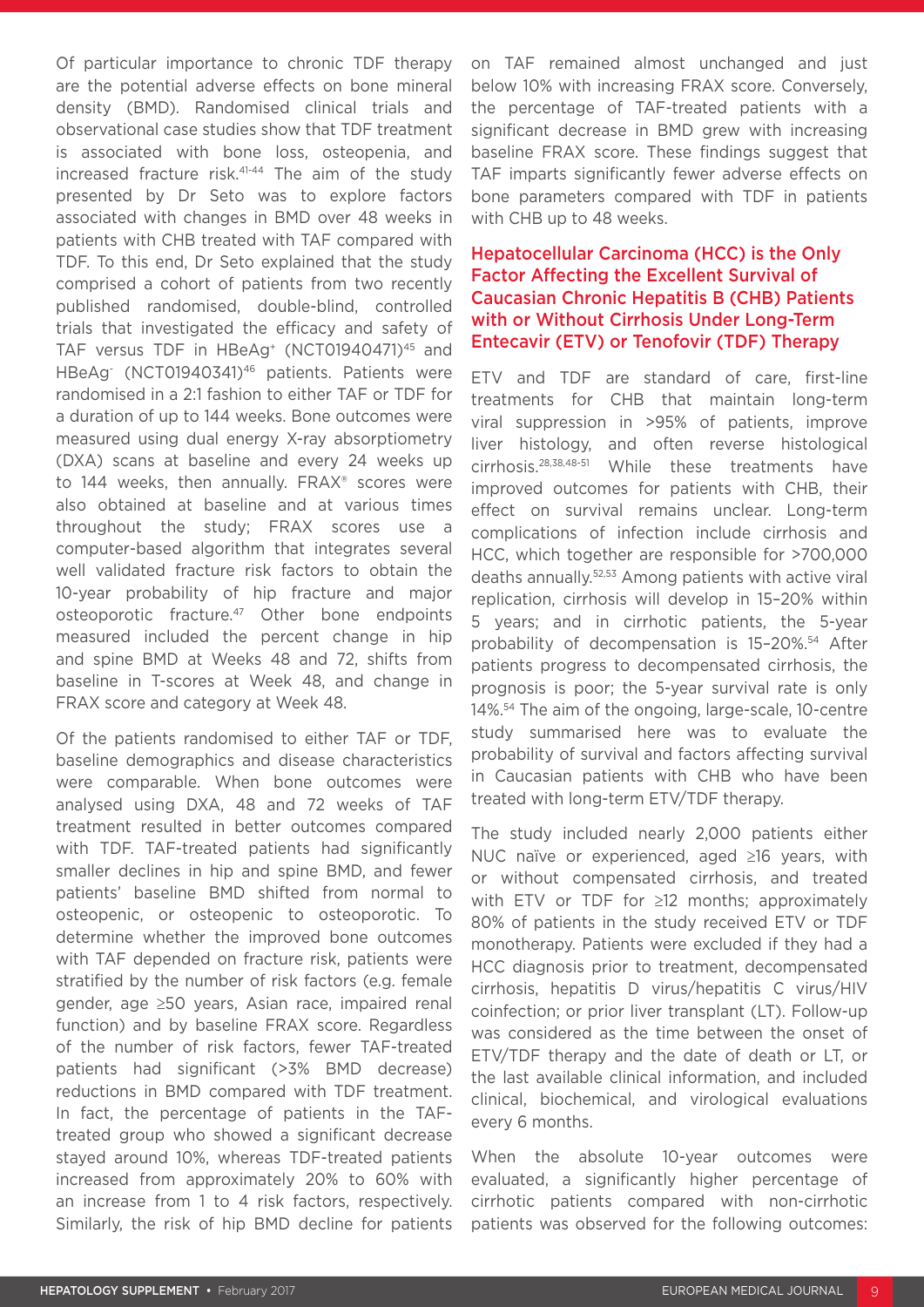death from any cause, liver-related and unrelated deaths, LT, and HCC. Overall survival (OS) among all patients stabilised just below 95% at 7 years following initiation of ETV/TDF therapy; however, a statistically significant (p<0.001) difference in OS emerged when patients with CHB with and without cirrhosis were compared. The cumulative probability of OS in cirrhotic versus non-cirrhotic patients at 5 years was approximately 93% versus 97%, respectively, and 89% versus 96% at 10 years, respectively. When patient characteristics were evaluated in Cox regression analyses, univariate analysis showed that increasing age, cirrhosis, and the presence of HCC were associated with an increased risk of death, and that platelet count and past peg-IFN-α treatment were associated with a decreased risk of death. In the multivariate analysis, only cirrhosis was not significant and all other variables remained independent predictors of mortality. The cumulative probability of survival from liver-related death, transplant-free survival from liver-related death, survival in patients without HCC, and transplant-free survival from liver-related death in patients without HCC was also significantly higher (p<0.001) in patients without cirrhosis. Conversely, cirrhosis did not predict differences in survival among patients with HCC.

Together, the results demonstrate that in Caucasian patients with CHB with or without compensated cirrhosis and treated with long-term ETV/ TDF therapy, OS is excellent (>95% at 5 years); a significant proportion of deaths come from liver unrelated causes, and HCC is the major factor affecting the OS and the only factor affecting transplantation-free liver-related survival.

#### Increased and Sustained HBsAg Loss in HBeAg Positive CHB Patients Switched From NUC to Peg-IFN Alfa-2a: A Randomised Open Label Trial (NEW SWITCH Study)

Antiviral therapy using NUC therapy is the standard of care for patients with CHB.28,48 While antiviral drugs can effectively suppress HBV replication long-term during treatment and improve some histological outcomes, they usually do not lead to HBsAg loss, which is the ideal endpoint as it suggests virological cure.<sup>38,49-51</sup> Thus, various treatment approaches are being evaluated with the goal of promoting HBsAg loss. Strategies using various sequences and combinations of NUC with peg-IFN-α are currently under investigation. NUC in combination with peg-IFN-α, adding IFN to suppressive NUC therapy, or switching from NUC to TDF may increase the likelihood of HBsAg loss, but the optimal treatment strategy is not yet clear.55-57 The NEW SWITCH study aims to provide insight on one such strategy.

In the multicentre, open-label NEW SWITCH study, 305 HBeAg+ Chinese patients with CHB treated with lamivudine, ETV, or adefovir for 1–3 years with partial response (HBV DNA <200 IU/mL and HBeAg loss) were randomised to treatment with combination NUC and peg-IFN-α therapy for 12 weeks followed by an additional 36 or 84 weeks of peg-IFN-α monotherapy (randomisation 1:1 to a total 48 or 96 weeks of treatment, respectively). HBsAg loss and seroconversion were compared at 48 weeks, at the end of treatment (EOT) and at end of follow-up, which occurred 48 weeks after the EOT.

An interim Week 48 analysis of the overall population showed that 13.2% had achieved HBsAg loss and 12.2% experienced HBsAg seroconversion. However, dramatic differences in HBsAg loss were observed in patients when stratified according to baseline HBsAg levels. Patients with lower HBsAg at baseline (<1,500 IU/mL) were significantly more likely to achieve HBsAg loss than those with higher baseline levels (25.4% versus 3.0%; p<0.0001). Furthermore, patients whose HBsAg decreased to <200 IU/mL by Week 24 after switching to peg-IFN-α monotherapy also had a higher rate of HBsAg loss at Week 48, compared with patients with HBsAg ≥200 IU/mL at Week 24 (40.4% versus 0.0%, respectively; p<0.0001). Extending the duration of peg-IFN-α from 48 to 96 weeks resulted in a higher percentage of patients who showed HBsAg loss (20.7% versus 14.4%) and HBsAg seroconversion (16.0% versus 13.1%) at 96 weeks; albeit not reaching statistical significance (p>0.05). The benefits of longer peg-IFN-α treatment on HBsAg loss (15.3% versus 9.8%) and seroconversion (12.0% versus 9.2%) appeared to extend through to the end of follow-up (Week 144). Of the patients who showed HBsAg loss at the EOT, about 64% showed sustained HBsAg loss at the end of followup. However, the presence of HBV DNA in some patients who previously demonstrated HBsAg loss suggested reactivation. In addition to efficacy, safety was also measured in the two treatment arms: 3 patients experienced an ALT flare (defined as ALT >5x ULN) at the EOT and 2 at the end of follow-up; 43 (14.2%) patients experienced virological relapse (defined as HBV DNA 2,000 IU/mL). Increased treatment duration did not significantly increase the risk of adverse effects.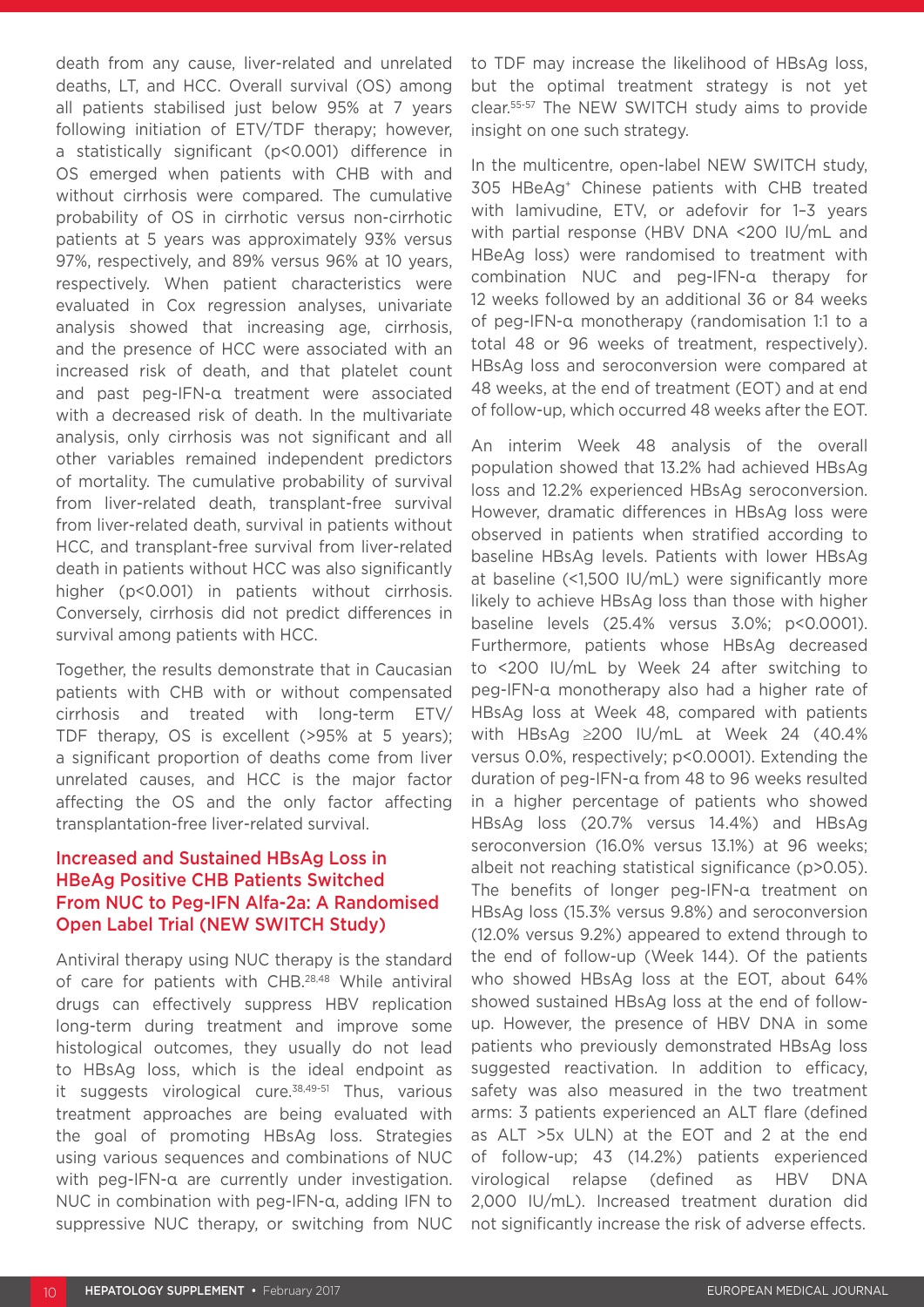These results suggest that using peg-IFN-α with or after NUC analogues increases HBsAg loss rate. Prolonged treatment duration of peg-IFN-α may be associated with greater likelihood of achieving HBsAg loss and seroconversion. Additionally,

patients who start with lower HBsAg levels have a better chance of sustained HBsAg clearance, which may aid in selecting patients who are more likely to be cured with the addition of IFN.

#### REFERENCES

1. Ferrarese A et al. Liver transplantation for viral hepatitis in 2015. World J Gastroenterol. 2016;22(4):1570-81.

2. Wong RJ et al. Low rates of hepatitis B virus (HBV) screening and low rates of HBV awareness among high risk patients at a large, urban, safety-net hospital. Poster 1782. 2016 American Association for the Study of Liver Diseases (AASLD) – The Liver Meeting, Boston, MA, USA, 11-15 November, 2016.

3. LeFevre ML and US Preventative Services Task Force. Screening for hepatitis B virus infection in nonpregnant adolescents and adults: U.S. Preventive Services Task Force recommendation statement. Ann Intern Med. 2014;161(1): 58-66.

4. Revill PA et al. Progression from immune tolerant to HBeAg-negative hepatitis B is associated with increased virus sequence diversity and prevalence of BCP and precore variants. Poster 575. 2016 American Association for the Study of Liver Diseases (AASLD) – The Liver Meeting, Boston, MA, USA, 11-15 November, 2016.

5. Walsh R et al. Characterising immune recovery by antibody response and an HBsAg epitope profile predictive of HBsAg clearance in a TDF therapy cohort of chronic hepatitis B (CHB) patients who achieved functional cure. Poster 595. 2016 American Association for the Study of Liver Diseases (AASLD) – The Liver Meeting, Boston, MA, USA, 11-15 November, 2016.

6. Marcellin P et al. Tenofovir disoproxil fumarate versus adefovir for chronic hepatitis B. N Engl J Med. 2008; 359(23):2442-55.

7. Walsh R et al. Mapping HBsAg epitope profiles to predict HBsAg loss/ seroconversion in a treatment naïve cohort of genotype A chronic hepatitis B (CHB) patients receiving tenofovir disoproxil fumarate (TDF) therapy. Hepatol. 2015;62(Suppl):165A.

8. Walsh R et al. Predicting HBsAg clearance responses during ARC-520 RNA interference (RNAI) therapy based on HBsAg epitope profile analysis. J Hepatol. 2016;64(2S):S602.

9. French D et al. Characterization of intrahepatic viral antigens and immune markers in chronic hepatitis B patients

by multiplex immunofluorescence. Poster 597. 2016 American Association for the Study of Liver Diseases (AASLD) – The Liver Meeting, Boston, MA, USA, 11-15 November, 2016.

10. Decorsière A et al. Hepatitis B virus X protein identifies the Smc5/6 complex as a host restriction factor. Nature. 2016;531(7594):386-9.

11. Murphy CM et al. Hepatitis B virus X Protein promotes degradation of SMC5/6 to enhance HBV replication. Cell Rep. 2016;16(11):2846-54.

12. Beran R et al. The hepatitis B virus X RNA is detected very early after infection of primary human hepatocytes and prior to the expression of the other HBV genes. Poster 598. 2016 American Association for the Study of Liver Diseases (AASLD) – The Liver Meeting, Boston, MA, USA, 11-15 November, 2016.

13. Babusis D et al. Mechanism for effective lymphoid cell and tissue loading following oral administration of nucleotide prodrug GS-7340. Mol Pharm. 2013;10(2):459-66.

14. Lee WA et al. Selective intracellular activation of a novel prodrug of the human immunodeficiency virus reverse transcriptase inhibitor tenofovir leads to preferential distribution and accumulation in lymphatic tissue. Antimicrob Agents Chemother. 2005;49(5):1898-906.

15. Murakami E et al. Implications of efficient hepatic delivery by tenofovir alafenamide (GS-7340) for hepatitis B virus therapy. Antimicrob Agents Chemother. 2015;59(6):3563-9.

16. Argarwal Ket al. Twenty-eight day safety, antiviral activity, and pharmacokinetics of tenofovir alafenamide for treatment of chronic hepatitis B infection. J Hepatol. 2015;62(3):533-40.

17. Sax PE et al. Tenofovir alafenamide versus tenofovir disoproxil fumarate, coformulated with elvitegravir, cobicistat, and emtricitabine, for initial treatment of HIV-1 infection: two randomised, doubleblind, phase 3, non-inferiority trials. Lancet. 2015;385(9987):2606-15.

18. Corsa AC et al. No detectable resistance to tenofovir disoproxil fumarate (TDF) in HBeAg+ and HBeAgpatients with chronic hepatitis B (CHB) after eight years of treatment. Poster 1707. 2014 American Association for the Study of Liver Diseases (AASLD) – The

Liver Meeting, Boston, MA, USA, 7-11 November, 2014.

19. Kitrinos KM et al. No detectable resistance to tenofovir disoproxil fumarate after 6 years of therapy in patients with chronic hepatitis B. Hepatology. 2014; 59(2):434-42.

20. Chan HLY et al. No resistance to tenofovir alafenamide detected through 48 weeks of treatment in patients with chronic hepatitis B. Poster 1843. 2016 American Association for the Study of Liver Diseases (AASLD) – The Liver Meeting, Boston, MA, USA, 11-15 November, 2016.

21. Kawai T, Akira S. Toll-like receptors and their crosstalk with other innate receptors in infection and immunity. Immunity. 2011; 34(5):637-50.

22. Asselin-Paturel C and Trinchieri G. Production of type I interferons: plasmacytoid dendritic cells and beyond. J Exp Med. 2005;202(4):461-5.

23. Dzionek A et al. Plasmacytoid dendritic cells: from specific surface markers to specific cellular functions. Hum Immunol. 2002;63(12):1133-48.

24. Bekeredjian-Ding IB et al. Plasmacytoid dendritic cells control TLR7 sensitivity of naive B cells via type I IFN. J Immunol. 2005;174(7):4043-50.

25. Janssen H et al. Safety and efficacy of GS-9620 in virally-suppressed patients with chronic hepatitis B. Poster 1851. 2016 American Association for the Study of Liver Diseases (AASLD) – The Liver Meeting, Boston, MA, USA, 11-15 November, 2016.

26. Jacobson IM et al. Presence of steatosis and HBeAg-positive status are independently associated with persistently elevated serum alt levels in chronic HBV patients during antiviral therapy. Poster 1084. J Hepatol. 2014; 60(1):S438-9.

27. Fung S et al. Features of the metabolic syndrome are associated with lack of serum ALT normalization during therapy for chronic hepatitis B. Poster 1852. 2016 American Association for the Study of Liver Diseases (AASLD) – The Liver Meeting, Boston, MA, USA, 11-15 November, 2016.

28. European Association For The Study Of The Liver. EASL clinical practice guidelines: Management of chronic